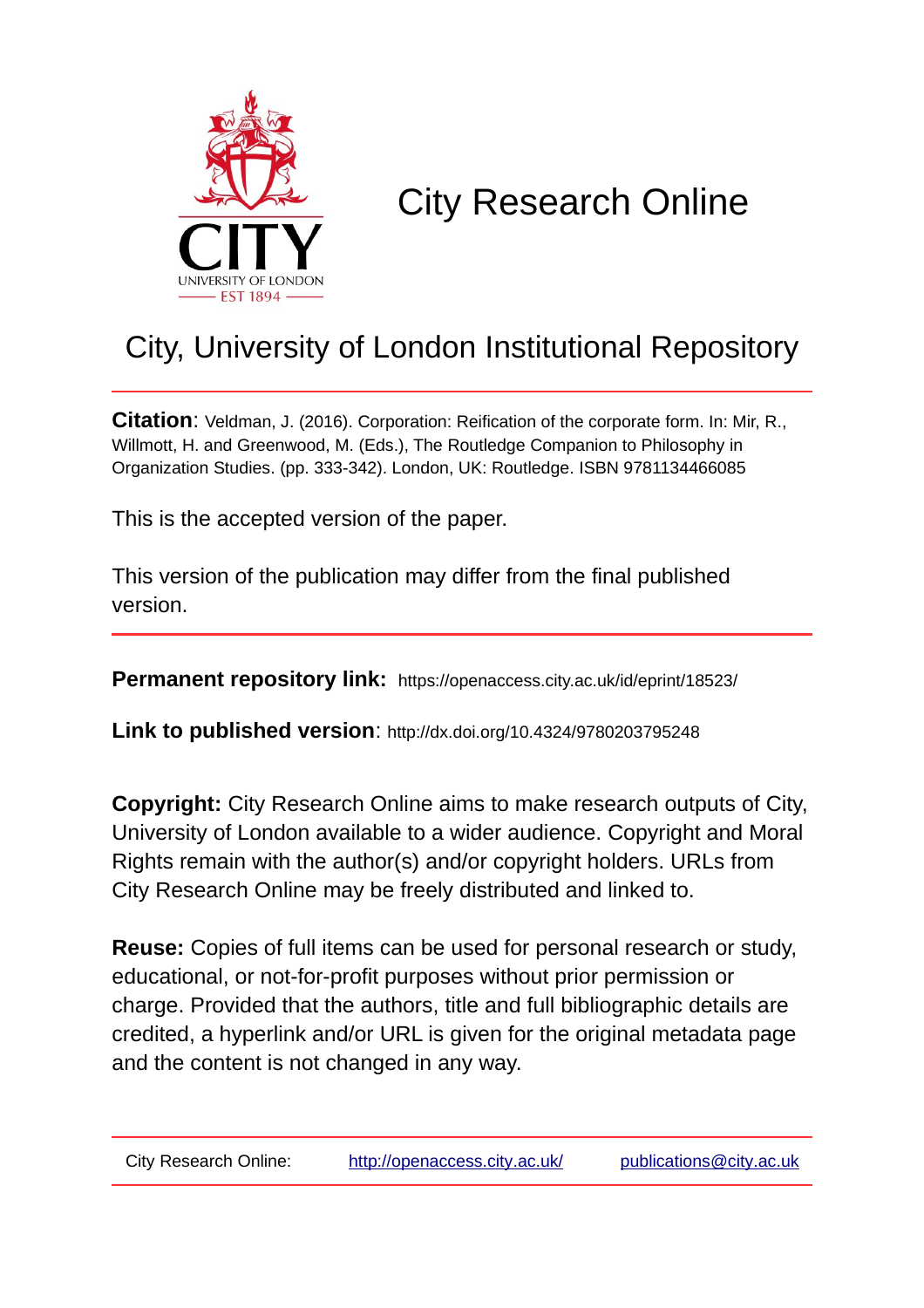

## HUMANISTIC MANAGEMENT NETWORK

RESEARCH PAPER NO. 06/16

*Corporation: Reification of the Corporate Form*

*Jeroen Veldman*

*08/22/2015*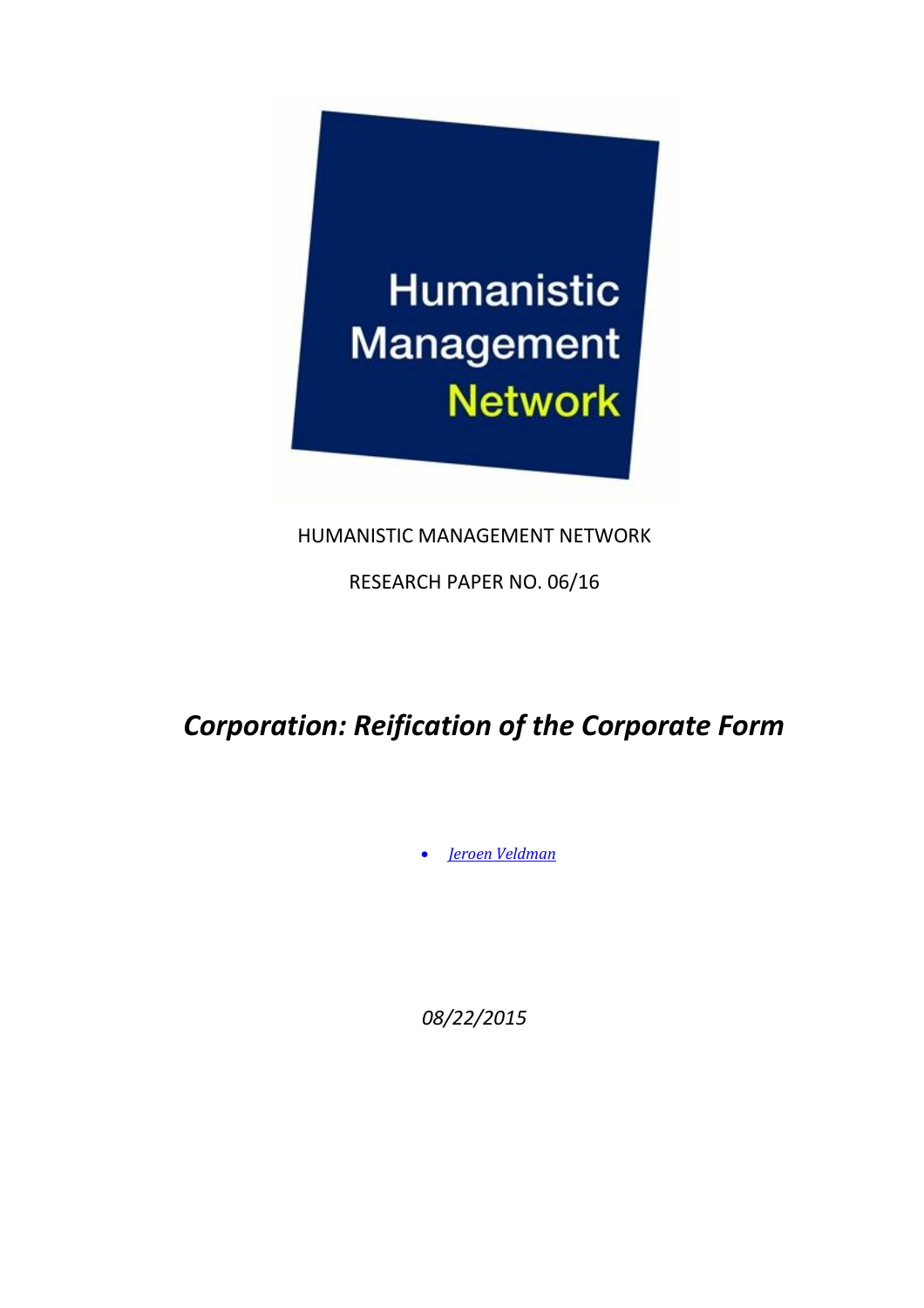

## **Working Paper:**

### **Corporation: Reification of the corporate form**

**Chapter published in Greenwood, M., Mir, R., Willmott, H. (Eds.), Routledge** 

**Companion to Philosophy in Organization Studies. Routledge, New York.**

**Working Paper Series**

**The Modern Corporation Project**

**Jeroen Veldman, Cass Business School, City University jeroen.Veldman@cass.city.ac.uk Hugh Willmott, Cass Business School, City University hugh.willmott.1@city.ac.uk**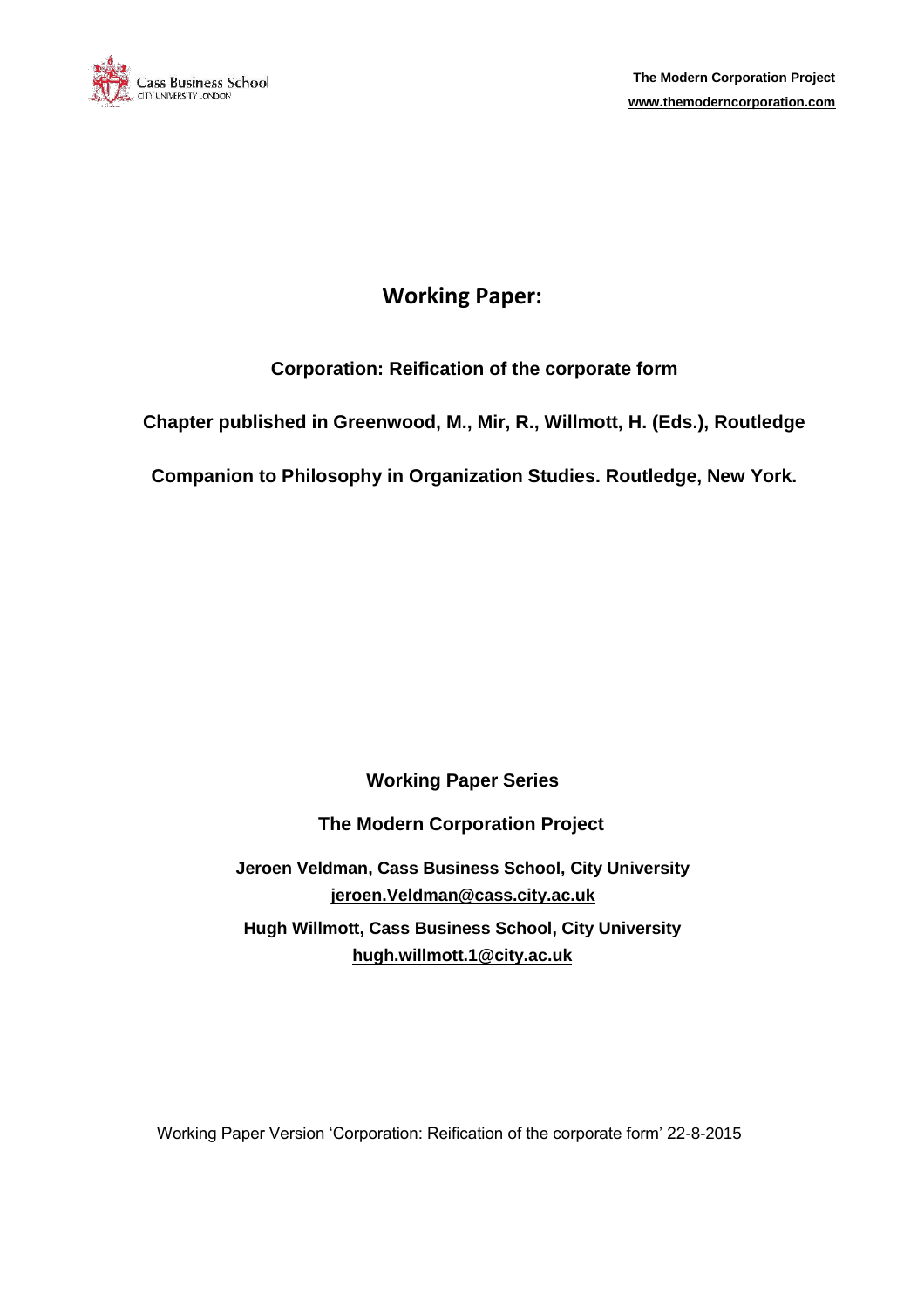

**Corporation: Reification of the corporate form**

**This working paper version: August 22, 2015**

**Published as**

**Veldman, J., 2016. Corporation: Reification of the corporate form, in Greenwood, M., Mir, R., Willmott, H. (Eds.), Routledge Companion to Philosophy in Organization Studies. Routledge, New York.**

> **The Modern Corporation Project www.themoderncorporation.com Cass Business School City University, London, UK**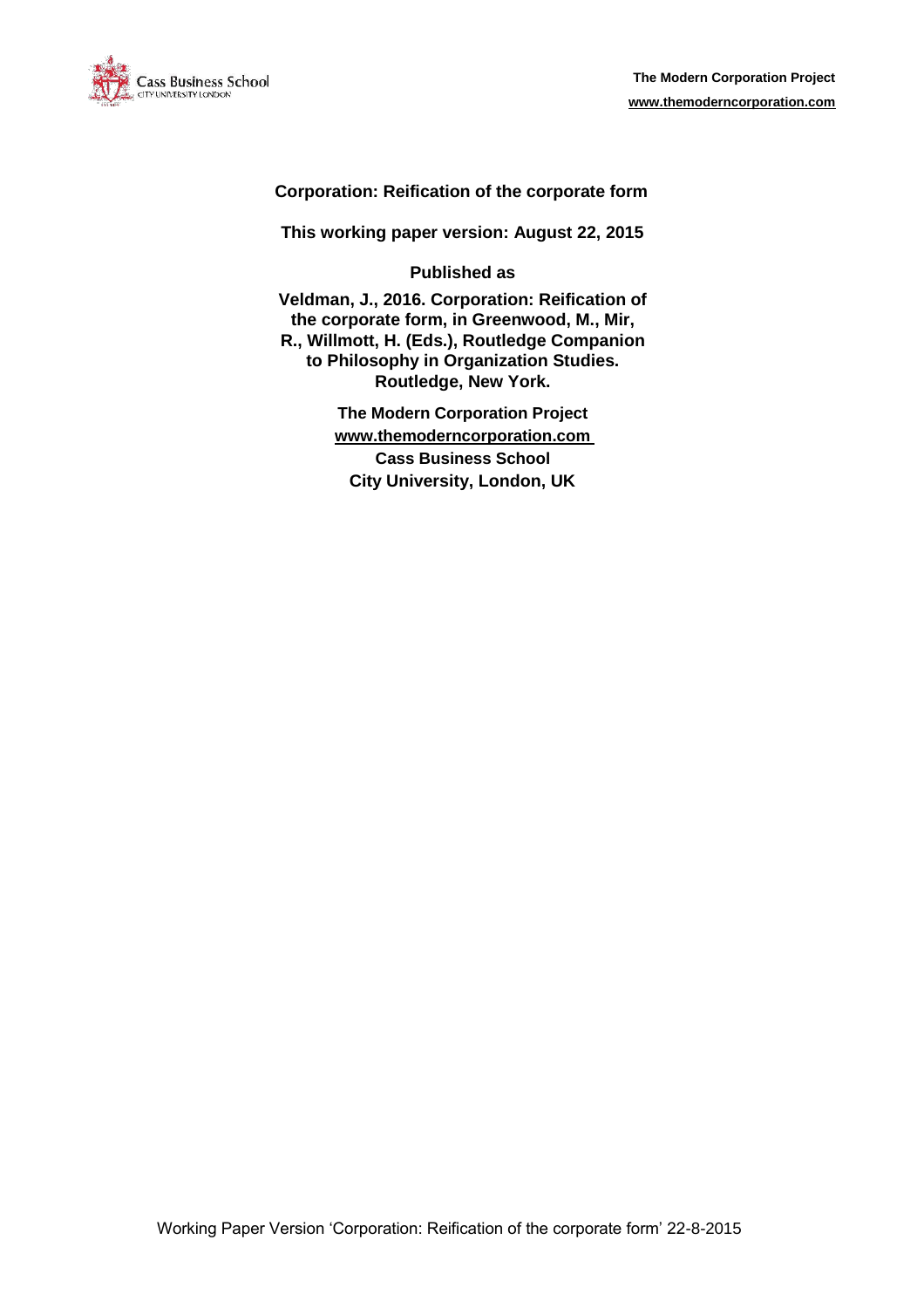

#### **Corporation**

Reification of the corporate form

#### *Jeroen Veldman*

#### **Introduction**

The corporation is commonly perceived as a self-evident way of understanding what a business is and how it operates. And yet, almost all of the specific properties that make up the modern corporation would have been unthinkable less than two centuries ago. Until the start of the nineteenth century, the partnership form remained dominant for private ventures and the law of partnerships ruled the ventures that did receive a corporate charter (Ireland, 2010; Mclean, 2004). Most of the ideas that define the modern corporation, including incorporation and perpetuity for private ventures; limited liability; the separate legal entity; attributions of ownership; attributions of (citizenship) rights and (contractual) agency to a separate legal 'entity'; the capacity for a corporate entity to 'own' another corporate entity; and the capacity for groups of such entities to operate over jurisdictional borders are concepts that have been developed mostly during the nineteenth century.

Arguably, the development and application of these ideas has turned the corporate form into a very successful and highly dominant type of business representation, which during the twentieth century replaced the partnership form as the most prevalent legal form for private ventures in the US (Guinnane *et al*., 2007). However, the fact that the overall success of the corporation may well rely on a set of very specific concepts is often forgotten. In a remarkable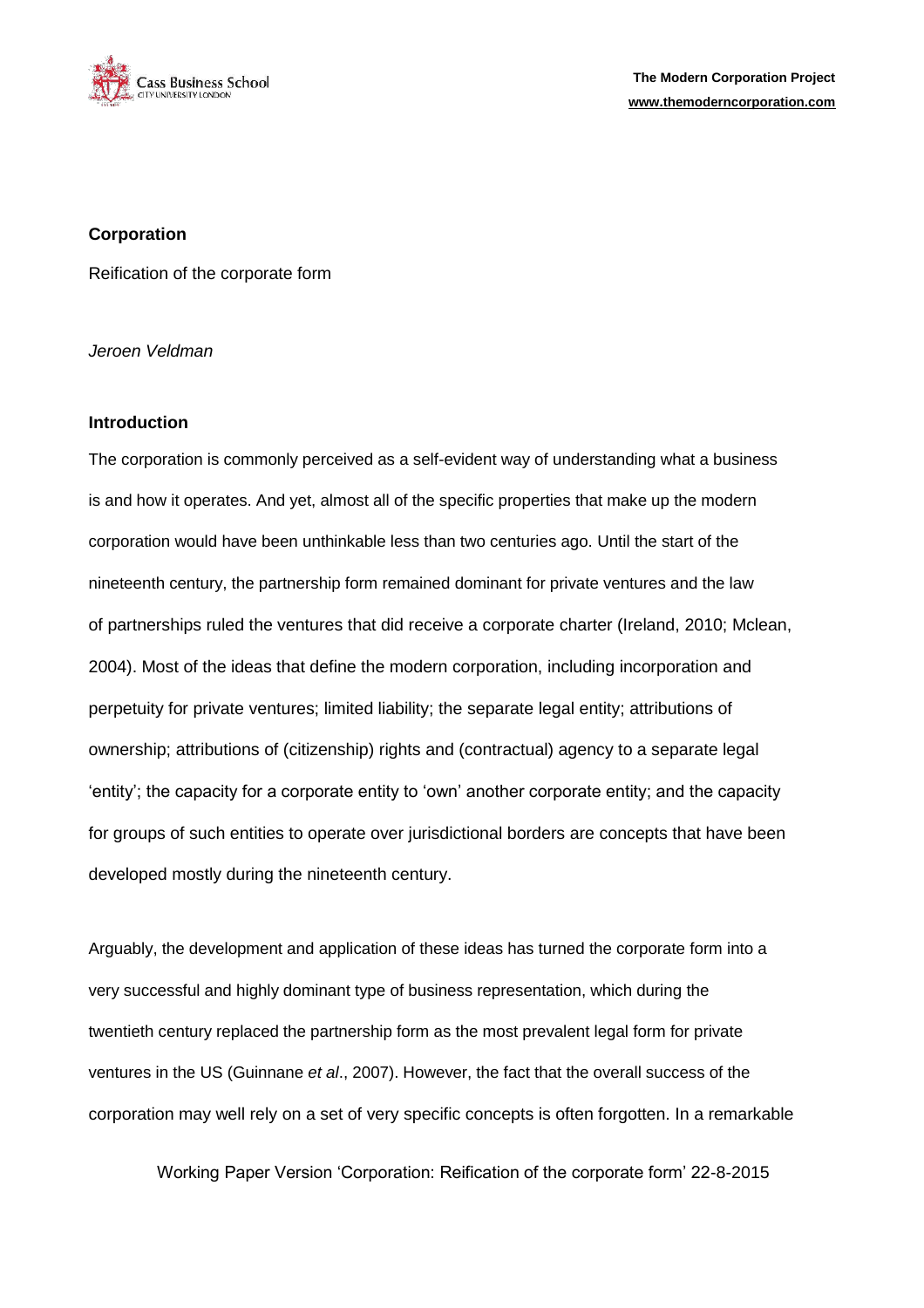

article Berger and Pullberg argued that *reification* can make us take a social construct for granted (Berger and Pullberg, 1965: 206). The problem with reification, they argued, is that we bestow an 'ontological status on social roles and institutions' (Berger and Pullberg, 1965: 206), but that we then perceive of such a social role or institution unconnected from 'the human activity by which it has been produced'(Berger and Pullberg, 1965: 199). If this happens, we end up with institutions that 'are reified by mystifying their true character as human objectivations and by defining them, again, as supra-human facticities analogous to the facticities of nature' (Berger and Pullberg, 1965: 207). Such reification, they argue, leads to 'a narrow empiricism oblivious of its own theoretical foundations or to build highly abstract theoretical systems emptied of empirical content' (Berger and Pullberg, 1965: 211) and 'minimizes the range of reflection and choice, automatizes conduct in the socially prescribed channels and fixates the takenfor-granted perception of the world' (Berger and Pullberg, 1965: 208).

Following Berger and Pullberg, I will problematize the corporate form as a reified social construct. To do this, I will ask two types of questions with regard to the corporate form. The first is a question about its ontological status (see also Al-Amoudi and O'Mahoney, Chapter 1, this volume): what is the corporation? The second is a question about its epistemological status (see also Duberley and Johnson, Chapter 4 this volume; Scherer *et al*., Chapter 2 this volume): how can we establish criteria 'by which we can know what does and does not constitute warranted, or scientific, knowledge' (Duberley and Johnson, Chapter 4 this volume) in relation to the corporate form? To answer these questions I will first show that currently dominant accounts of the corporation and of corporate governance (the theory of how corporation should be governed) assumes that corporations share the same ontological status as all other types of organizations, i.e. that all organizations essentially exist as aggregations of individuals. I will then show how the corporate form provides a construct that in theory and in practice operates on very different ontological assumptions. Finally, this will lead me to a critical analysis of the reified nature of the corporate form and to a number of suggestions about how we can start to demystify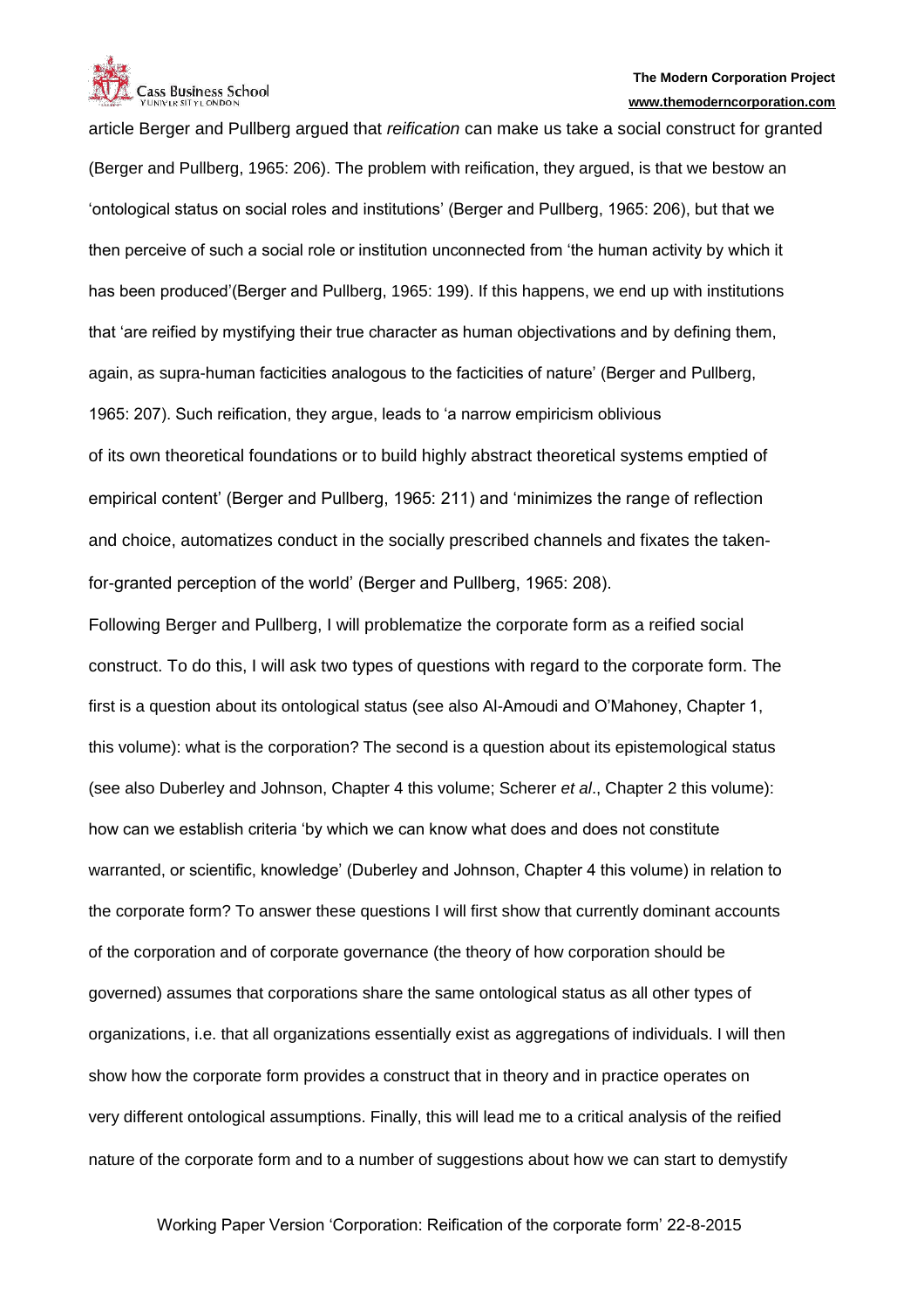

#### **The corporate form as an aggregation of individuals**

In the 2011 presidential campaign, Mitt Romney responded to a heckler by making a strong statement: 'Corporations are people, my friend!' (www.nytimes.com/2011/08/12/us/politics/ 1

12romney.html? r=1&). Equating a corporation to a (legal) person connects to the history of the corporate form, in which the corporation was increasingly projected as a personified social construct (see next section). Such personified approaches to the status of the corporation have been countered in legal and economic scholarship by those who argue that in essence, the corporation is no more than a collection of individuals. Lord Hoffman argued in the Meridian case that there is no such thing as a company 'of which one can meaningfully say that it can or cannot do something. There is in fact no such thing as a company as such' (Meridian Global Funds Management Asia Ltd *v*. Securities Commission [1995] 2 AC 500 at 507). From this perspective, it can be said that 'Corporations, whatever they are, are not individuals and do not act as unitary individuals' (Wells, 2005: 147) and we can arrive at the conclusion that 'despite its long history of entity, a corporation is at bottom but an association of individuals united for a common purpose and permitted by law to use a common name' (Berle, 1954: 352). Such approaches that focus on the individuals that constitute the corporation to understand its ontological status as a social and legal construct fit well with wider pragmatic, political (Bowman, 1996) and epistemological (Elster, 2007) arguments that would urge us to 'bracket' any imputation of agency, ownership, and rights to social constructs, whether organizations, corporations, or states.

From the 1950s onwards the Chicago schools of law and economics turned this view into a strong ontological argument. Rather than 'bracketing' the ontological status of the corporate form for the sake of convenience, they reduced the status of the corporation to an aggregation of individuals: 'It finds the firm's separate characteristics to be insignificant and attaches determinant significance to the relationship's aggregate parts' (Bratton, 1989: 423). As a result,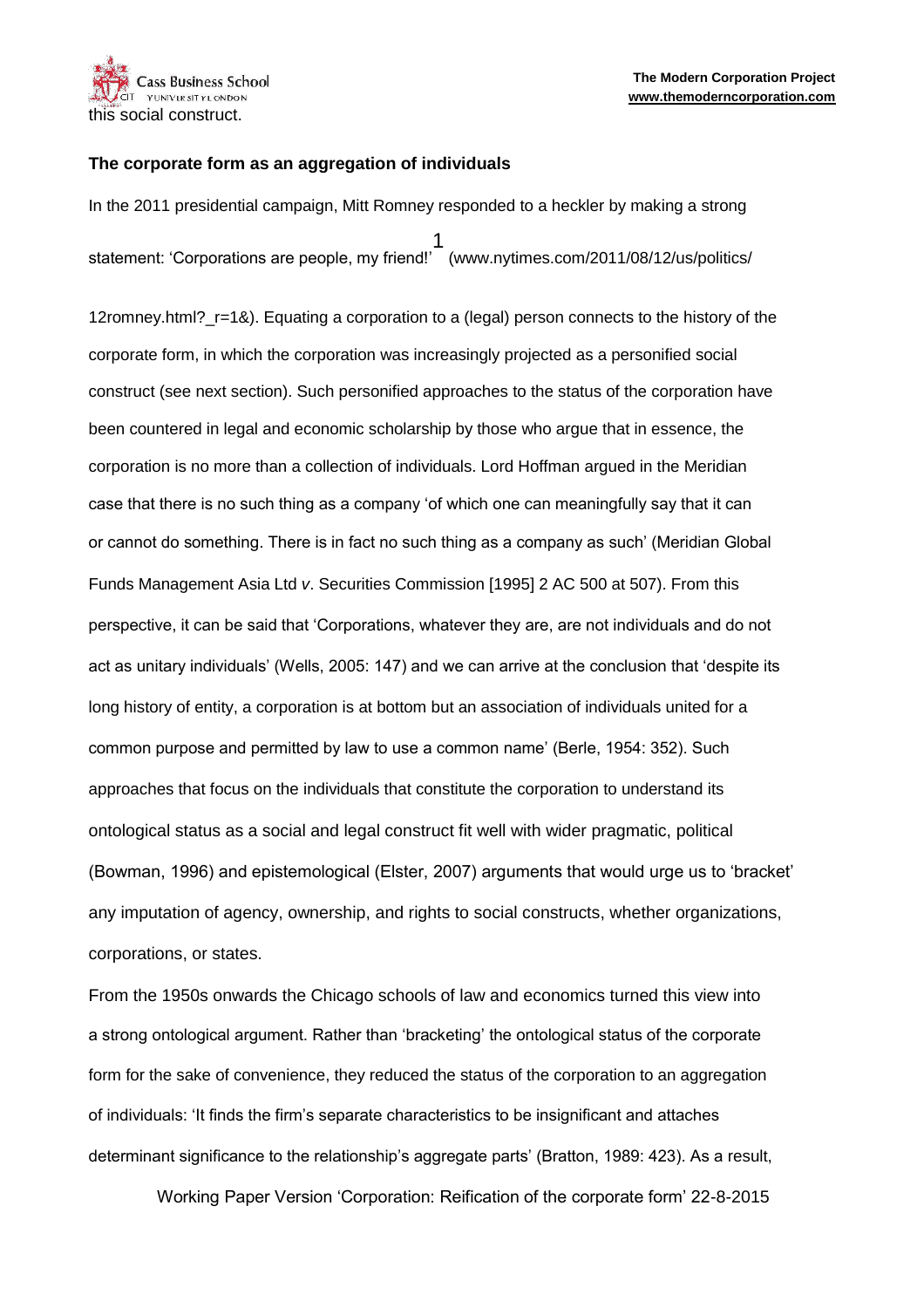

it could be argued that 'Individuals are ontologically prior to corporations, which, as fictions, have significance only because of the freely contracted arrangements of their human constituents' (Scruton and Finnis, 1989: 254). With such strong ontological assumptions in place all types of social constructs – whether corporations, organizations, or states, were in essence merely aggregations of 'individuals' (Jensen and Meckling, 1976: 310–11), while the ontological status of the corporation as a specific kind of social or legal representation was reduced to that of a mere 'legal fiction' (Friedman, 1970). Any imputation of consciousness (Lederman in Fisse and Braithwaite, 1993: 488), intent (Cressey in Fisse and Braithwaite, 1993: 490; Jensen and Meckling, 1976: 310–11), agency (Fisse and Braithwaite, 1993: 475), responsibility (Friedman, 1970: 1), or liability to a social construct such as the corporation was, therefore, squarely redirected toward the individuals making up that social construct. Since the 1970s, the ontological and epistemological assumptions of this seductively simple theory have become dominant in company law, economics, and in corporate governance and have had a strong influence on court decisions and regulatory changes (Becker, 1974; Bratton, 1989; Daily *et al*., 2003; Foucault, 2008[1979]; Ghoshal, 2005: 81; Perrow, 1986: 15).

#### **Singular and multiple**

The ontological approach developed in the Chicago School of law and economics seemed to connect well to a methodological approach based on methodological individualism (Hodgson, 2007; Schrader 1993: 159). However, the reduction all organizational forms to an aggregation of individuals went well beyond the 'bracketing' of the corporate form as a social construct. In practice, this approach denied the conceptual possibility for an ontological status for the corporate form as a construct in the legal, economic, and political imaginaries (Veldman and Willmott, 2013). The denial of the possibility for an explanation of this separate status is problematic when we take a closer look at the historical development of this construct. Until the end of the eighteenth century, corporations, even when used for private purposes, were conceptualized in a way similar to other business ventures: corporate charters were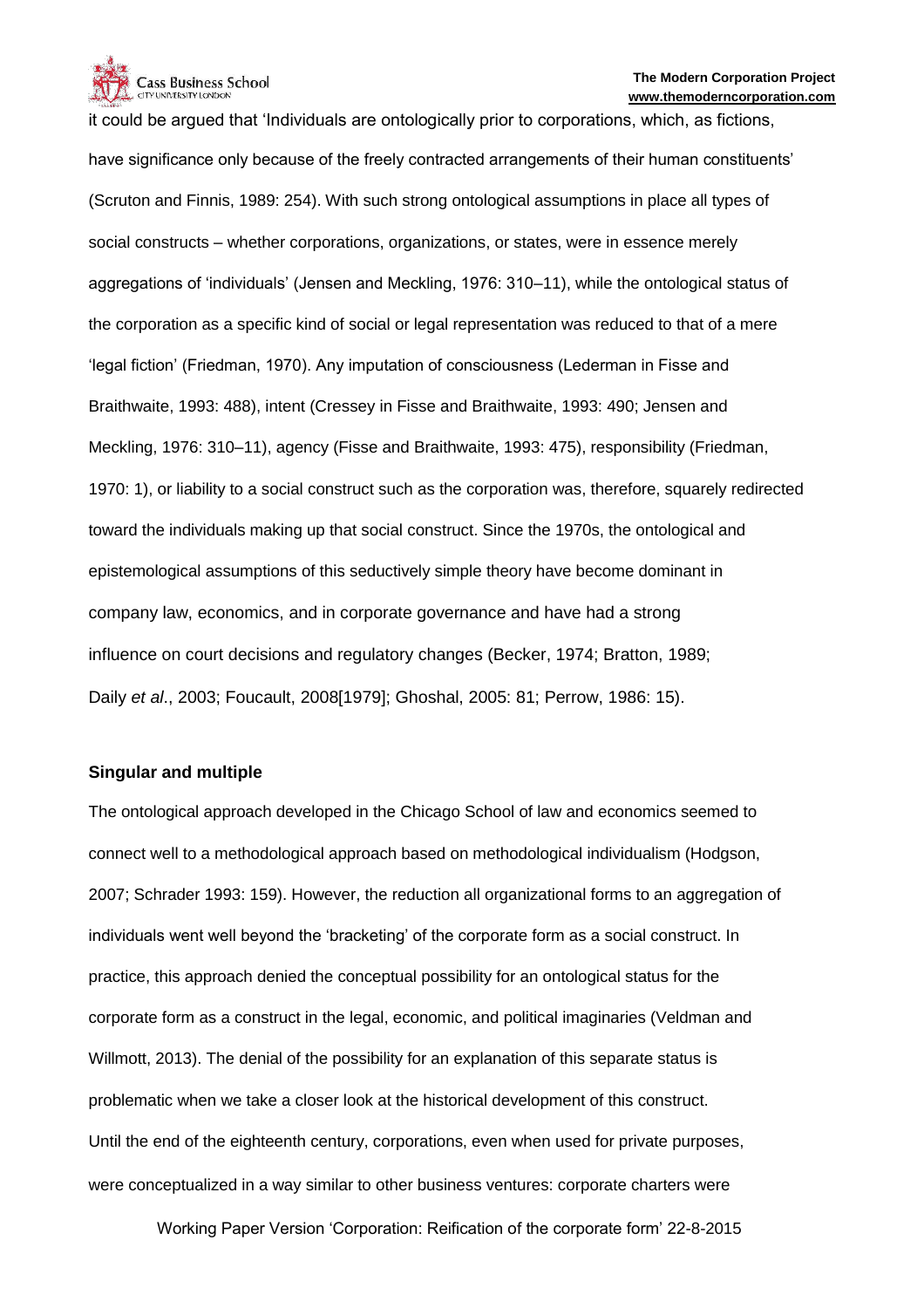

conditional, and limited liability was a feature that was only sparingly attributed (Djelic, 2013; McLean, 2004; Handlin and Handlin, 1945) and they were ruled by the partnership law (Ireland, 2010; Perrow, 2002). In this setting, the legal representation produced by incorporation did not convey a strong conception of an 'entity', separate from the aggregation of individuals. Without a strong ontological status for the corporate form in the legal imaginary, attributions of agency, ownership or rights, and, by extension, attributions of responsibility and liability, were mostly attributed directly to the individuals within the corporation (see Post, 1934). This perception started to shift during the nineteenth century when the pooling of capital by increasing numbers of shareholders created a growing separation between shareholders and 'the company' (Veldman and Willmott, 2013). To accommodate the increasing distance of shareholder from ownership functions, shareholders were separated from the assets, operations, and risks of the corporation by shifting these onto the separate legal entity. This conceptual shift allowed for the protection of the rights of minority shareholders; the general grant of limited liability; and the development of liquid shareholding and thus the trading of shares in a share market. However, this move also meant that the separate legal entity increasingly came to represent 'the corporation' as a conceptual construct that could be attributed with ownership over the assets and liabilities of the corporation in the legal and economic domain. The exact status of this 'entity' was never really settled in legal scholarship (Avi-Yonah and Sivan, 2007; Dewey, 1926; Hallis, 1978; Harris, 2006).

By the end of the nineteenth century, Freund related to the idea of a 'corporate personality' as a convenient shortcut – 'in most cases in which we speak of an act or an attribute as corporate, it is not corporate in the psychologically collective sense, but merely representative, and imputed to the corporation for reasons of policy and convenience' (Freund, 1897: 39). Others however, argued that the separate legal entity creates 'a body, which by no fiction of law, but by the very nature of things, differs from the individuals of whom it is constituted' (Dicey, 1894–95 in Maitland, 2003: 63). Fully separate from the aggregation of individuals, this 'body' could be inserted into the slot of the legal 'subject': 'As legal subjects they are distinct and in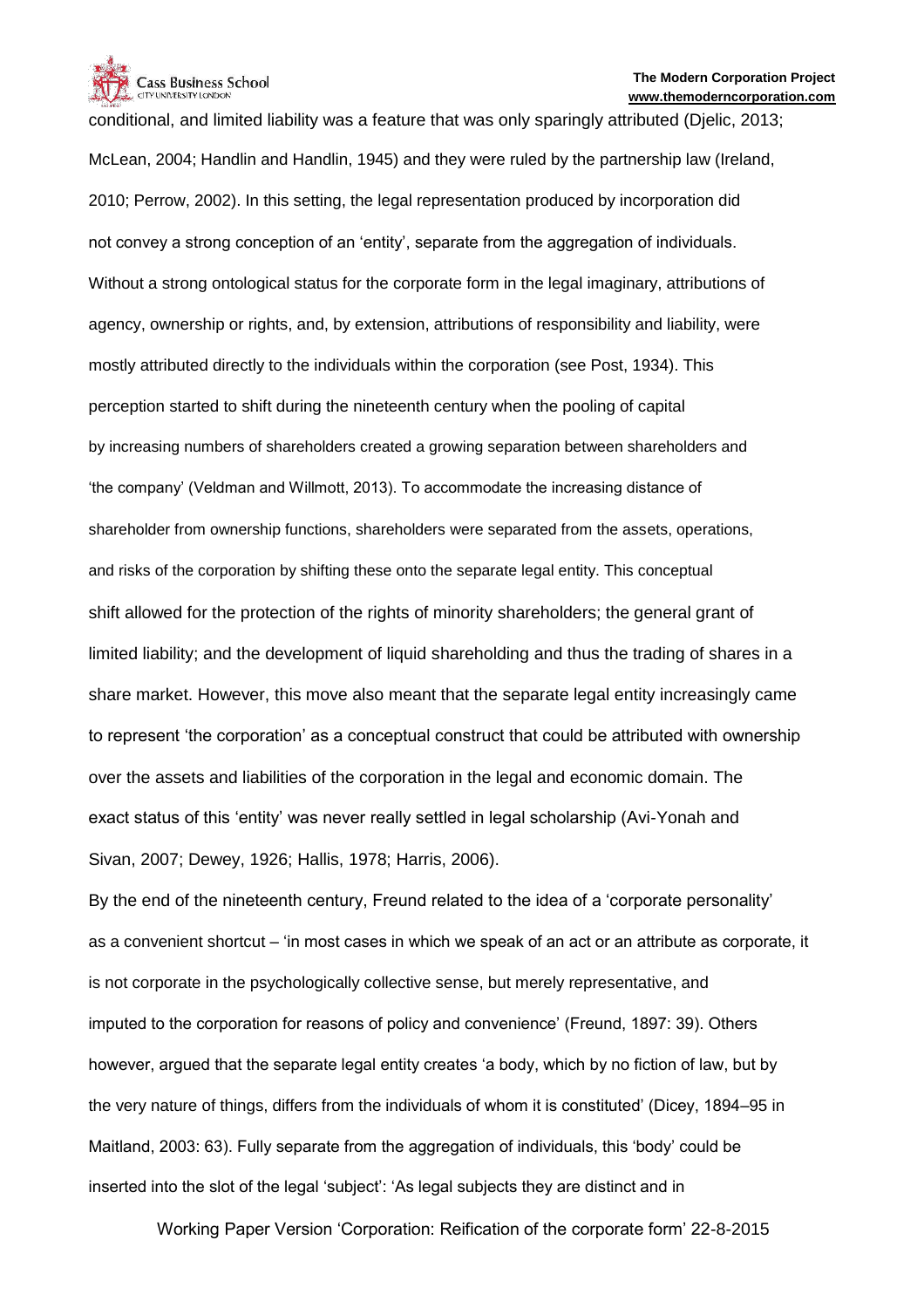

kind different from the visible aggregate of their individual members. These individuals do not constitute the substance of that entity to which the law ascribes personality when it recognizes a corporation aggregate as a legal subject' (Hallis, 1978: xliii).

The status of the corporate form as a legal construct thus slipped to that of singularized 'entity', existing as a separate 'body', apart from the aggregation of individuals. Inserted as a construct into the slot of the legal 'subject', it could then be understood as a 'body corporate', 'legal person', 'legal personality' or 'legal subject' (Freund, 1897; Horwitz, 1985; Nace, 2003). Subsequently, the use of all kinds of anthropomorphic imagery (Nace, 2003) resulted in a rapid increase in the attribution of agency, ownership, and rights (Bowman, 1996; Harris, 2006; Ireland, 1999; McLean, 2004) to this construct that was increasingly depicted as singular legal 'subject' in and by itself. By the end of the nineteenth century, this process had progressed to the extent that the corporate form allowed for one 'entity' holding ownership over another 'entity', which enabled the holding company and operations across jurisdictional borders (Veldman, 2013). As a result of such singularization and objectification, it became possible to imagine that the corporate form would also be attributable with contracting agency, and would contract as a 'legal subject', not just outside the corporation or on behalf of the corporation, but also with the individuals inside the corporation (Maitland, 2003).

To shift the corporate form as a legal construct from the status of a technical and passive construct that would 'hold' ownership in lieu of the shareholders, to a legal construct that could be attributed with agency, ownership and rights as an 'entity' that would exist in the form of a singular 'legal subject' apart from the aggregation of individuals, legal scholars had to introduce multiple inconsistent assumptions about the status of the corporate form. To justify the wide variety of attributions made to this construct, both in its perceived capacity as an 'entity' and in its perceived capacity as an aggregation of individuals, multiple assumptions about the ontological status of this construct had to be kept in play at the same time (Veldman, 2010). By the 1920s, it was generally accepted in US and British legal scholarship that in order to maintain all properties and functions attributed to the corporate form, it was necessary to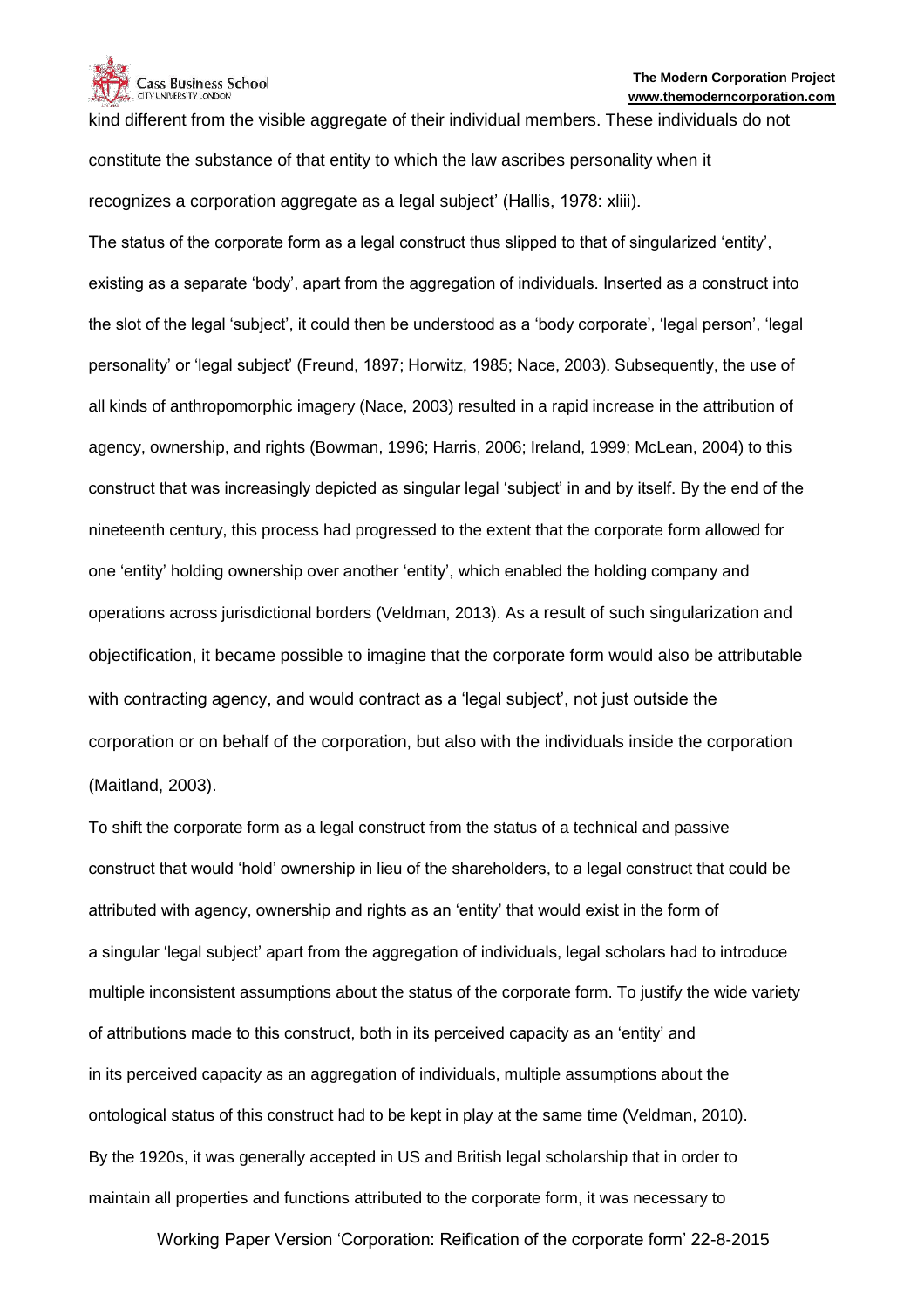

understand the corporate form as *both* an aggregate construct (an 'aggregation of individuals', a 'nexus of contracts') *and* as a singular construct (an 'entity', 'subject', 'person', or 'agent') (Dewey, 1926; Harris, 2006). This inherent multiplicity of ontological assumptions and referents would have wide consequences.

#### **Corporations and organizations**

Generally speaking, we can argue that the corporate form rests on multiple, mutually exclusive, philosophical conceptions in the domains of law and economics and that, for this reason, it functions as a social construct with an extremely weak theoretical foundation (Berle and Means, 2007[1932]; Freund, 1897; Gamble *et al*., 2000; Ireland, 2003; Laufer, 2006; Wells, 2005). Some have argued that this is not a real issue, because we can develop pragmatic ways of dealing with the corporate form (see Dan-Cohen, 1986; French, 1984). Others have argued that it is imperative that this weak theoretical status is treated with pragmatism, because of the perceived economic benefits the corporate form provides (Hessen, 1979; Osborne, 2007).

There are three main reasons to question such calls for pragmatism.

*and* it can be understood as a fully reified 'entity'.

First, it is important to recognize that at the most basic level, the contemporary corporate form is structurally built on two competing ontological assumptions. The simultaneous use of these ontological assumptions means that the corporate form acquires two referents for theorizing in the legal and economic domains: it can be understood as a reduced aggregation of individuals, 2

The effect of this double referent is that the

corporate form can relate to a wide set of possible ontological positions. The corporate form can, for instance, be understood as a legal 'subject', attributable with citizenship rights and liability for manslaughter; as an ideal-typical economic 'agent' contracting with employees and operating in a broader market; as an object of property that can be bought and sold at will; or as a 'nexus of contracts'. As such, the corporate form presents a highly problematic social construct, which escapes a clear and defined relation to ontological reasoning. With no possibility to exclude one or the other position, it becomes very hard to establish the epistemological basis that establishes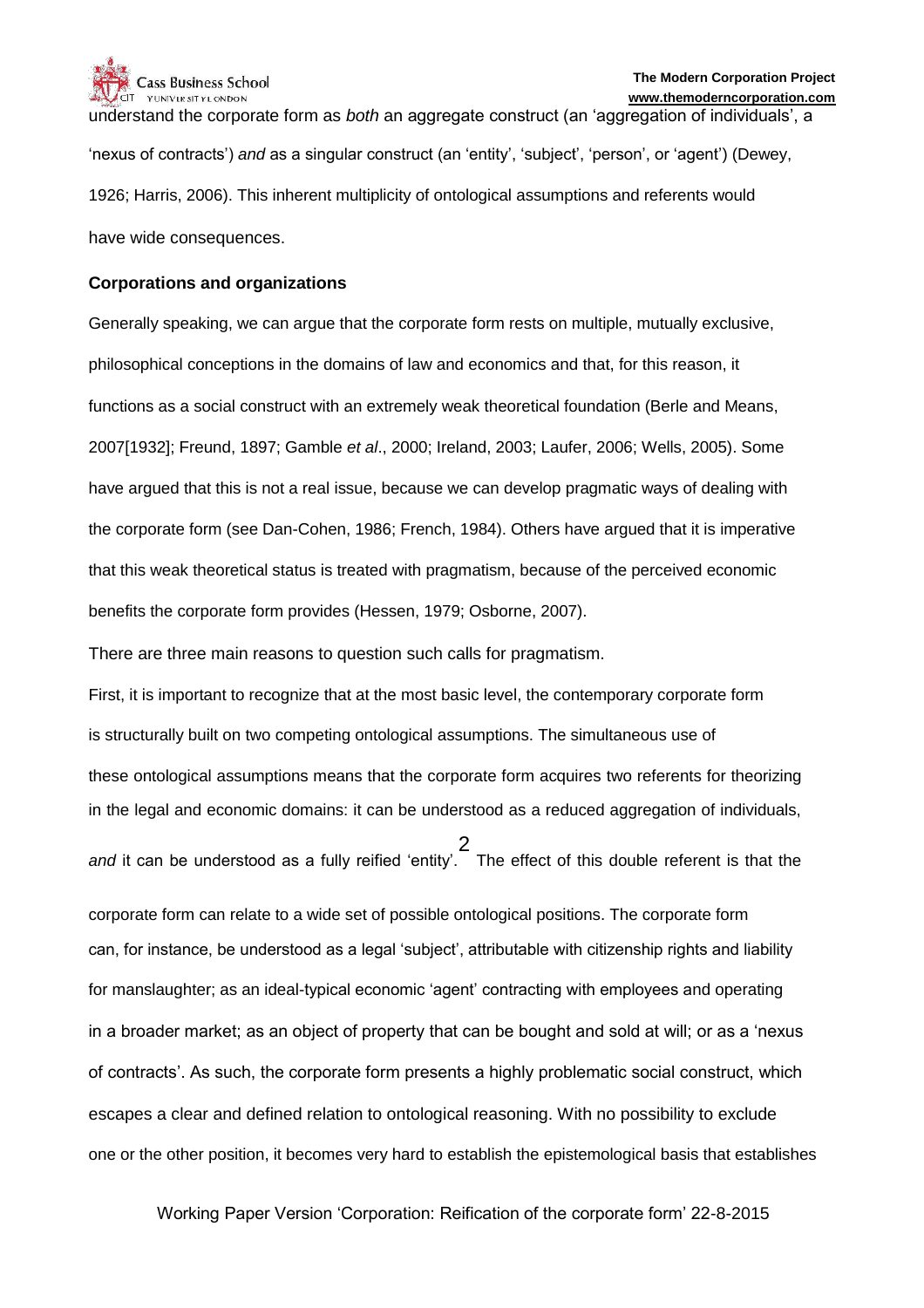

the 'criteria by which we can know what does and does not constitute warranted, or scientific, knowledge' (Duberley and Johnson, Chapter 4 this volume) in relation to the corporate form. Second, the weak theoretical foundation of the corporate form and the resulting multiplicity of referents are quite relevant beyond academic theorizing. In both the legal and the economic imaginaries (Veldman and Willmott, 2013) the corporate form constitutes a reified singular construct with attributions of agency, ownership, and rights. At the same time, we find that the dominant perception of the corporate form in contemporary law and economics and in corporate governance theory strongly denies the ontological status of this construct. This is highly problematic, because it denies and makes invisible many of the functions and outcomes of the reified status of the corporate form in law and in economics. I will give two examples, relating to liability and to the attribution of contractual agency.

The first example focuses on the attribution of liability to the corporation in the legal sphere. Given the reified status of the corporate form in company law, not just the employees or 'the company', but the corporate itself can be used for direct attributions of civil and criminal agency and liability (Fisse and Braithwaite, 1993; Laufer, 2006) for any valid legal or economic actions (Guinnane *et al*., 2007). At the same time, the dominant ontological understanding of the corporate form in contemporary corporate governance requires that all attributions of agency, responsibility, and liability are explicitly redirected toward individual members of the corporation (Clarkson, 1996; Jensen and Meckling, 1976: 310; Wells, 2005). The combination of mutually exclusive ontological assumptions thus produces the corporate form as a very slippery construct, with the abilities of a schizophrenic (Allen, 1992) Cheshire Cat $^3$ (Naffine, 2003), which is 'notoriously nimble' (Dewey, 1926: 669) and confers a theoretical 'elasticity' that gives 'considerable room in which to manoeuvre' (Dewey 1926: 667–8) and to produce a 'corporate vanishing trick' (Ireland, 1999: 56) in relation to the attribution of responsibility and liability (Bratton, 1989; Fisse and Braithwaite, 1993; Law Reform Commission (Ireland), 2002; Lederman, 2000; Wells, 2005).

The second example concerns the attribution of contractual agency in the economic domain.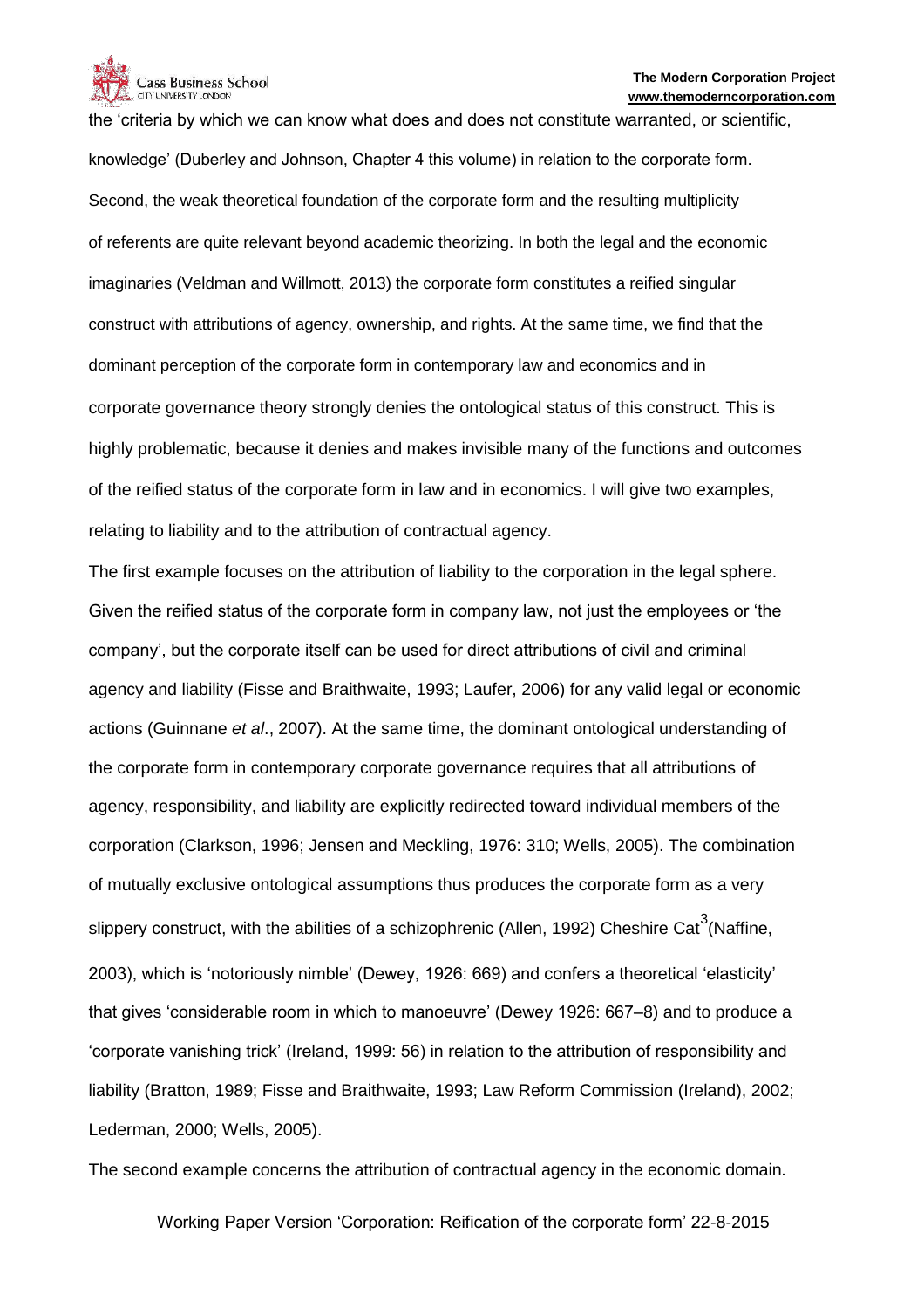

Notwithstanding the emphatic rejection of an ontological status for the corporate form in contemporary law and economics, the corporate form contracts with individuals and groups inside and outside the corporation as a separate legal entity. By presenting a separate legal entity that can be attributed with its own contractual agency as an economic 'agent' in the economic domain, the corporate form negates the strong ontological program by which it was qualified as a 'purely conceptual artifact' (Jensen and Meckling, 1994: 24), a simple technical necessity or a 'legal fiction' (Friedman, 1970) and is reconstructed in the economic domain as a full-blown 'entity' with contracting agency. In this conceptual model it becomes acceptable to argue that 'the corporation' can be afforded with contractual agency in the economic domain, but the same multiplicity of ontological assumptions that applies to the corporate form in the legal imaginary obscures the answer to the question what is the exact status of this construct that is attributed with contractual agency in the economic domain. Apart from problems with the identification of the exact point of attribution for contractual and wider agency attributed to the corporate form in the legal and economic imaginary, the unclear status of the corporate form affects the category of the 'subject' and the 'agent' more generally (see also Veldman, forthcoming). Remember that in law and economics, a strong ontological program restricted all attributions of agency to social constructs with a singular status, such as 'individuals', 'persons', and 'agents' (see Friedman, 1970; Jensen and Meckling, 1994). With a theory of organizations in which the individual agent is 'the elementary unit of analysis' (Jensen, 1983: 15), the contractual agency attributed to the corporate form by necessity is also attributed to such an 'individual' or 'agent'. Projecting the corporate form as an 'individual' in the economic domain for purposes of attributing contractual agency, therefore, provides a concrete ontology, in which the corporate form engages as a singular economic 'individual' or 'agent' in contractual relations, both within the corporation and in the wider marketplace (Maitland, 2003). In so far as this construct is attributed with contractual 'agency' it doesn't contract as an ordinary 'individual', but typically answers to ideal-type behavioural attributions coming from neoclassical economics, e.g. the corporate form projects the idea of an ideal-type 'individual'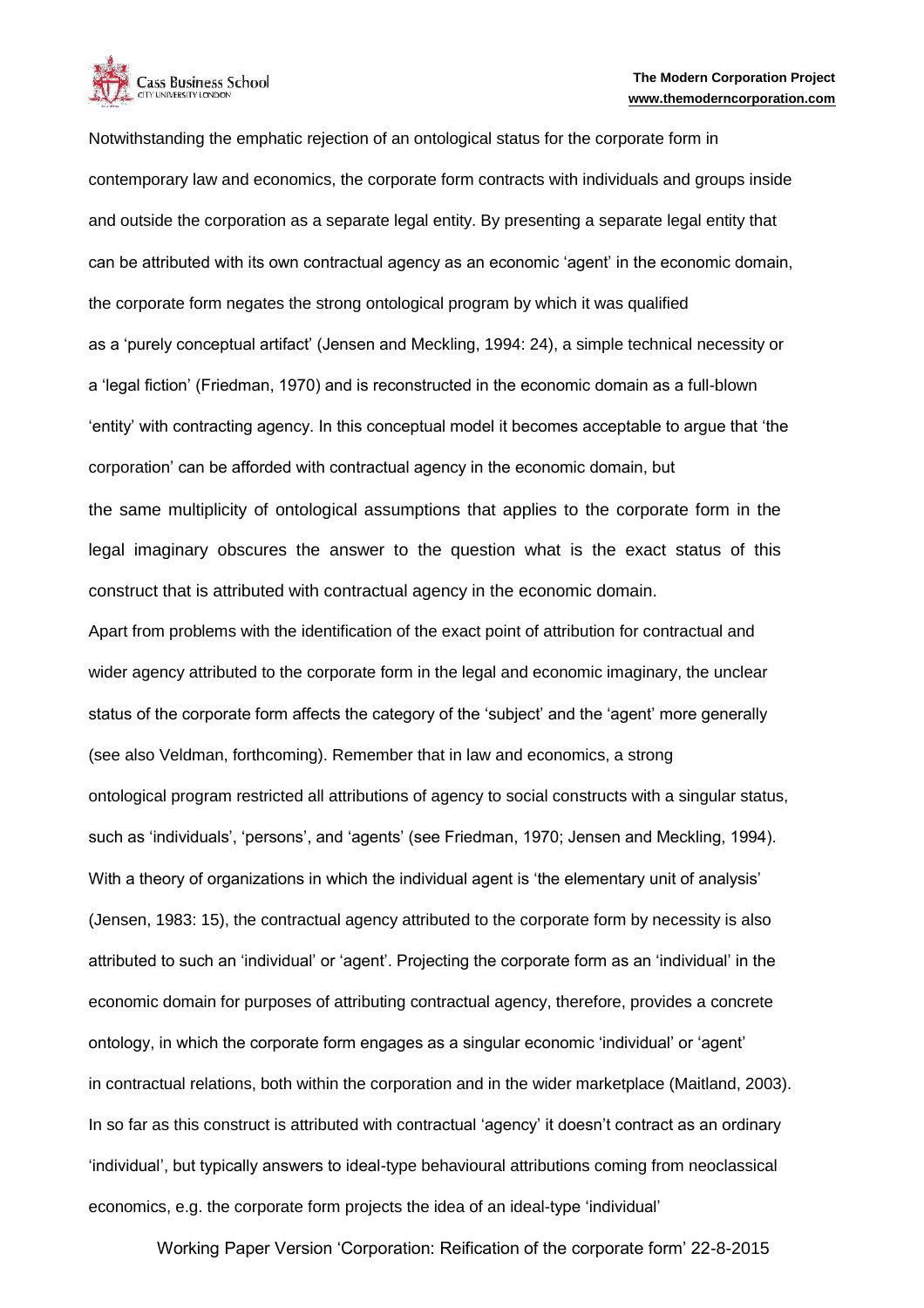

'agent' in the possession of full knowledge and an indefinite time horizon (Bratton, 1989). The denial of a clear ontological status for the corporate form thus means that, a s construct, it is projected into the slot of the singular economic 'agent' as an 'agent' with ideal-type ontological properties, while retaining both its singular and aggregate referents and the attributions of agency, ownership, and rights that have been granted on the basis of the use of this duplicitous status (Veldman and Parker, 2012). This is a problematic situation, because it creates a highly elusive construct in the legal and economic domains; because it restructures the notion of contract in such a way that ideal-type ontology and ideal-type agency come to govern that relation in the economic and in the legal imaginary (Aglietta and Rebérioux, 2005; Bratton, 1989; Ghoshal, 2005; Schrader, 1993; Sen, 1977; Williamson and Winter, 1991); and because it makes the ontological and behavioural assumptions pertaining to such an ideal-type economic 'agent' the default for the ontological status of other constructs in the category of the legal 'subject' and the economic 'agent' (Veldman, forthcoming).

#### **Conclusions: the political economy of reification**

In this chapter, I have showed how an engagement with philosophy can be instructive for interrogating the ontological and epistemological status of the corporate form and showed some outcomes in the domains of law and economics. To provide the means for further critical inquiry, I will connect this status and these outcomes to the critique of reification provided by Berger and Pullberg in this section.

Berger and Pullberg argue that by reifying a social construct we run the risk of developing conceptual systems in which we end up with 'a narrow empiricism oblivious of its own theoretical foundations or to build highly abstract theoretical systems emptied of empirical content' (Berger and Pullberg, 1965: 211). We saw how a specific 'ontological status' (Berger and Pullberg, 1965: 206) has been devised for the corporate form as a social institution in law and in economics, which allowed to endow this social construct with a large set of specific properties, including ownership, agency, and rights. We also saw how the contemporary idea of the corporate form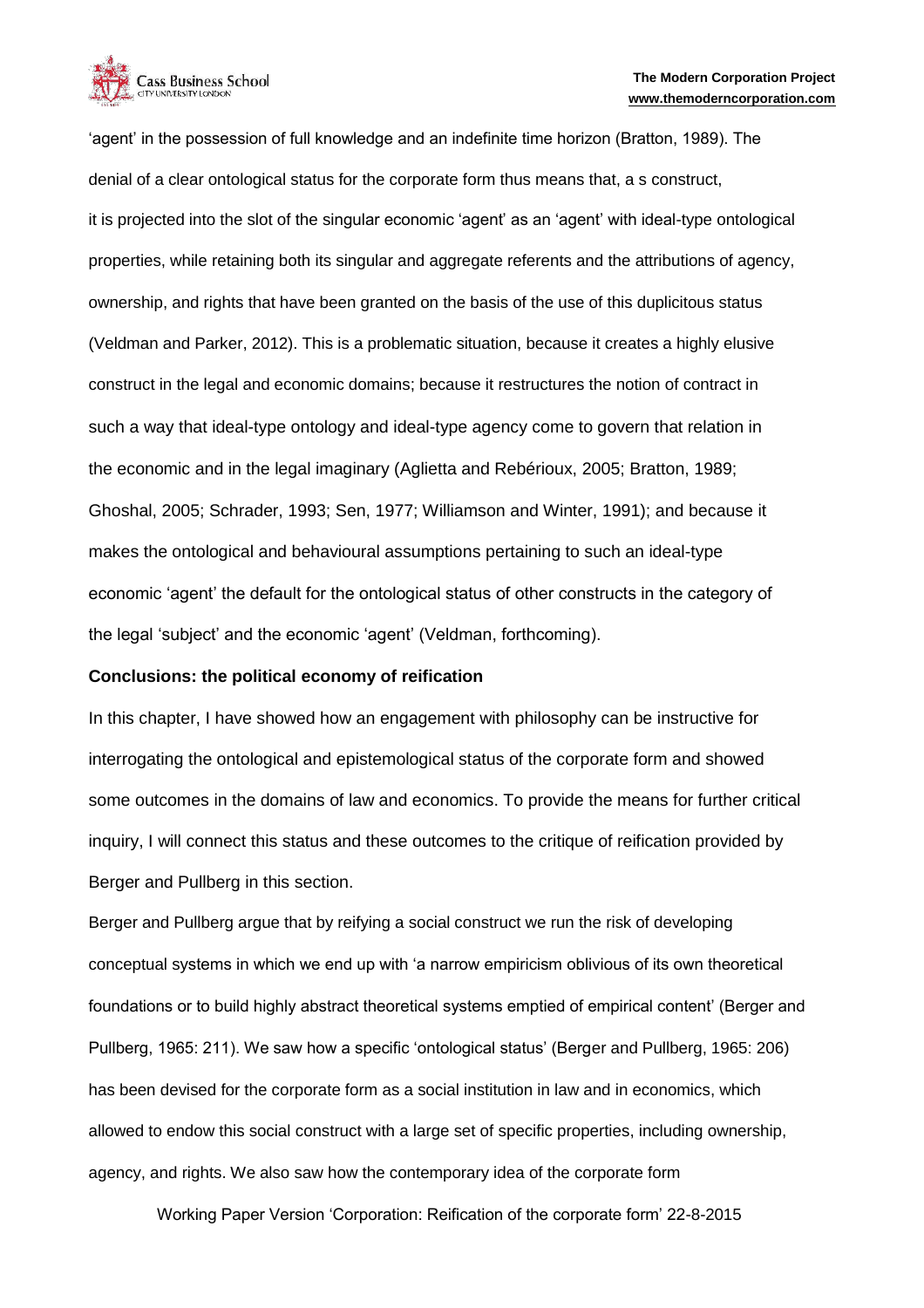## **Cass Business School UNIVERSITY LONDO**

in law and economics essentially negated the specificity of the corporate form and its status. As a result, we have an ontological status of the corporate form that refers to multiple referents and a set of hegemonic assumptions in law and economics that negates the specificity of the corporate form as a social construct.

As shown, the structurally inconsistent basis this creates for theorizing about the corporate form is highly problematic, both in terms of the development of a coherent understanding of the corporate form in the domains of law and economics, and in terms of coming to grips with its outcomes. What's more, the strong ontological program in law and economics as well as the unclear ontological and epistemological status of the corporate form spill over into adjacent academic domains, such as accounting, management, and politics, most particularly by informing the way other social constructs, such as individuals, organizations, and states are imagined, both by themselves, and in relation to each other (Bowman, 1996; Naffine, 2003; Lederman, 2000; Schrader, 1993; Veldman, 2013; Wilks, 2013). The epistemological outcome of the reified status of the corporate form is, therefore, that it 'minimizes the range of reflection and choice, automatizes conduct in the socially prescribed channels and fixates the taken-for-granted perception of the world' (Berger and Pullberg, 1965: 208).

To address these problems, I argue that we need to become aware again that the corporate form is a social construct that is produced by human beings (Berger and Pullberg, 1965: 200, 204). From this perspective, it becomes clear that the strong ontological assumptions underlying the treatment of the corporate form in contemporary law and economics and in corporate governance theory obscure the fact that the corporate form presents a social construct, which is based on multiple referents. To understand the status of this corporate form, we need to return to an approach, in which we do not simply deny and obscure the de facto status of the corporate form, but rather 'bracket' our assumptions with regard to the corporate form as a social construct. By bracketing our assumptions, we find that the corporate form presents a de facto singularized social construct in law and economics, and that historical attributions of agency, ownership, and rights to this social construct have established it firmly as a construct with a de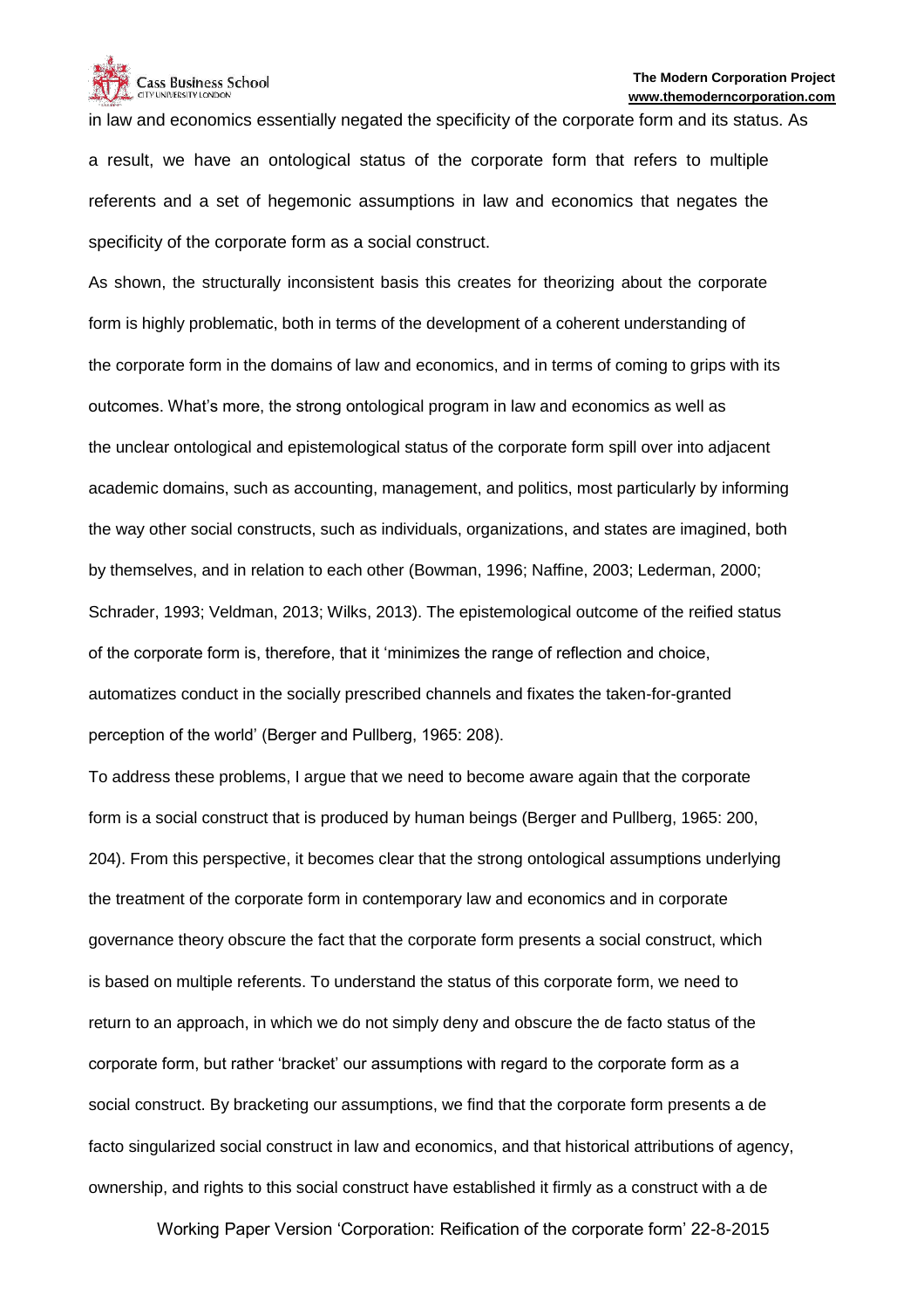

facto ontological status. Acknowledging the reality of this de facto social construct is important, because the de facto existence of this construct, as well as its weak theoretical underpinnings, has broad effects in relation to other (social) constructs, such as individuals, organizations, and states. In this sense, this chapter on the corporate form presents an example of 'ontological theorizing', which 'has the power to emancipate organization studies from conventional restrictions relative to the research questions; the scope of analysis; the methods of study; the objects of study posited and the doubts raised' (see Chapter 1, this volume).

Beyond ontological theorizing, bracketing our assumptions and finding the problematic status of the corporate form provides the basis for a critical perspective. It has become clear in this chapter that a long history of conceptual slippages in law and economics created the corporate form became as a highly specific social construct. I showed how inserting the corporate form as an ideal-type construct in contractual relations has turned the corporate form into a central organizing concept for the construction of an economic 'grid' in which all kinds of constructs, including individuals, organizations, and states, are re-conceptualized as nominally equivalent 'entities' with nominally equivalent 'agency' (Veldman, forthcoming; see also the 'individualistic approaches' in Chapter 1, this volume). In this sense, the corporate form has been central to the construction of an overarching economic 'grid' that legitimates a fetishized kind of knowledge of ourselves and our social and economic relations with other social constructs (see Berger and Pullberg, 1965: 199). More to the point, this 'grid' allows for a broad reinterpretation of the relative ontological status of individuals, corporations, organizations, and states, which has empowered corporations *vis a vis* individuals and states (Veldman, forthcoming). Also, within this grid, the ontological status of the corporate remains uncontested and continues to provide ample possibilities to enhance attributions of agency, ownership and rights, while at the same time obscuring possibilities for the attribution of responsibility and liability in the legal, economic, and political domains (Veldman and Parker, 2012).

This analysis informs a critical perspective, in which we focus on 'the inherent connection Working Paper Version 'Corporation: Reification of the corporate form' 22-8-2015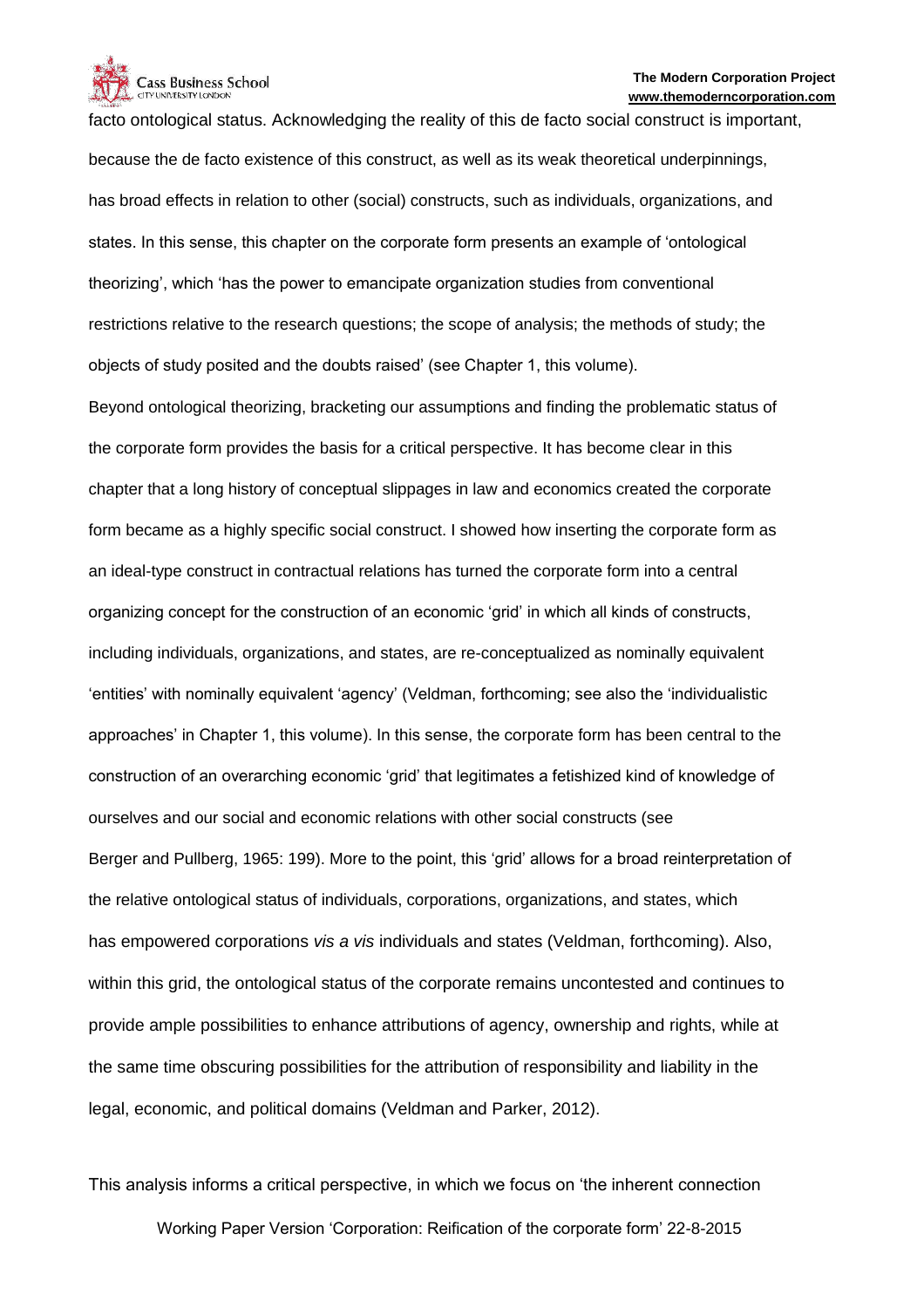

between power, politics, values and knowledge and thereby provokes a deeper consideration of the politics and values which underpin and legitimise the authority of scientific knowledge' (Alvesson *et al*., 2009). Taking into account that knowledge always serves certain purposes and groups (Alvesson and Willmott, 1992), we may reimagine the construction of the corporate form as a set of discursive operations (see Chapters 1, 2 and 5, this volume), primarily in the domains of law and economics, that create 'artificial social constructs that are formulated in the context of social relations of power' (Al-Amoudi and O'Mahoney, Chapter 1 this volume). From this perspective, it becomes clear that further reification of the corporate form will make sure that it will remain unconnected from 'the human activity by which it has been produced' (Berger and Pullberg, 1965: 199) and will, therefore, remain being taken for granted (Berger and Pullberg, 1965: 206) as a construct that is 'analogous to the facticities of nature' (Berger and Pullberg, 1965: 207). From this perspective, it also becomes clear that it is this reified status of the corporate form as a social construct that allows it to continue to function as a highly evasive kind of social construct at the heart of the global legal, economic, and political system, which shields individuals with managerial positions and (controlling) shareholders; allows for the further concentration of economic (Perrow, 2002), legal (Buxbaum, 1984: 518–19; Robé, 1997: 59) and political power (Barley, 2007: 201; Wilks, 2013); and to a large extent supports (Aglietta and Rebérioux, 2005) the current worldwide division of wealth (Piketty, 2014) on behalf of small subsets of individuals (Ireland, 2010).

Combining the reified status of the corporate form with its convenience for the perpetuation of a particular kind of political economy, it can be argued that the highly problematic ontological and epistemological status of the corporate form may very well not be the result of simple theoretical and methodological aberration, and will probably not be solved by better theory formation. Instead, what is needed is a more critical approach, in which the ongoing reification of the corporate form is related to its effects for global political economy.

#### **Notes**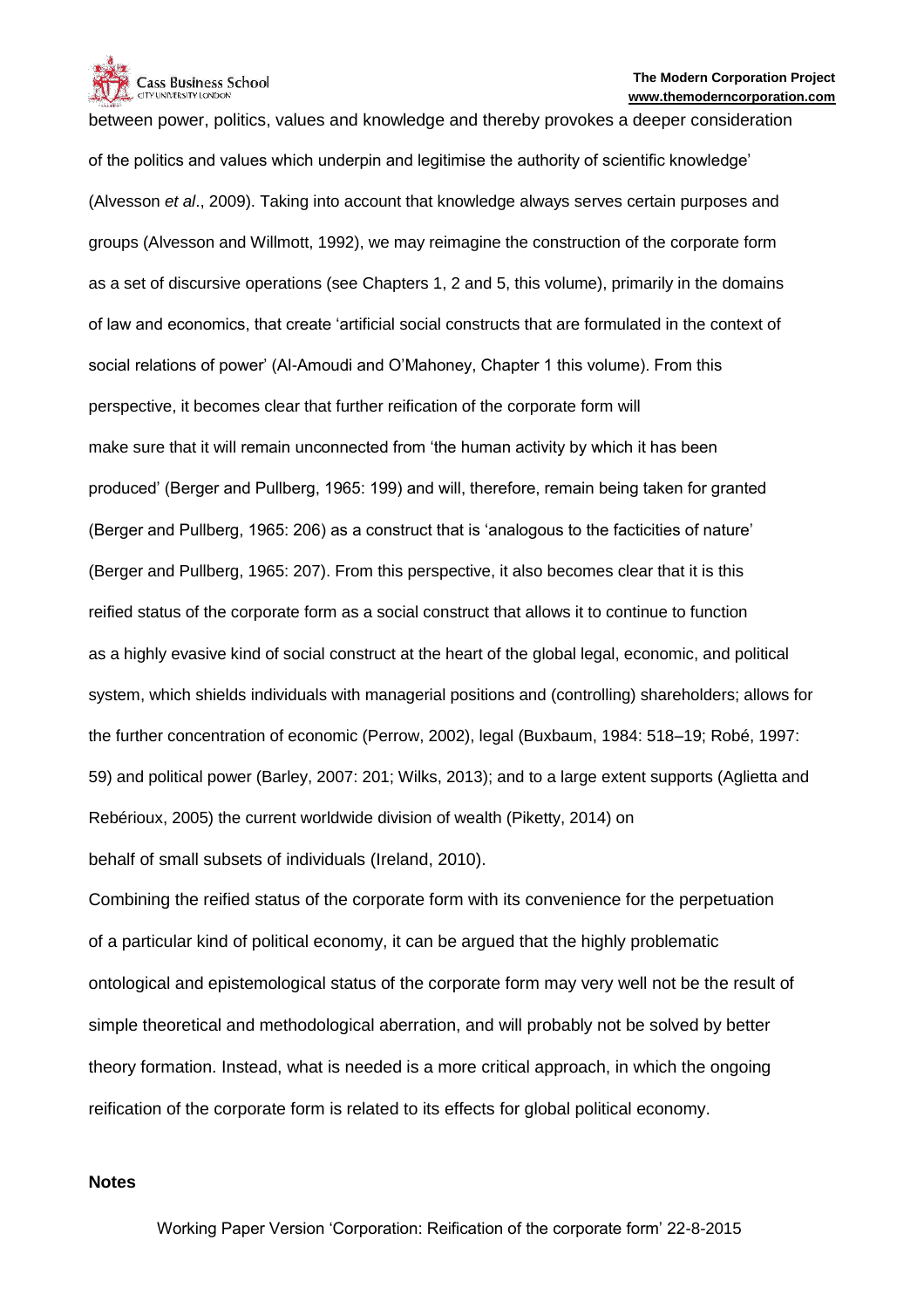

1 See also www.youtube.com/watch?v=E2h8ujX6T0A.

2 Please note that in the dominant contemporary perspective on corporate governance, such a dualistic notion of supra-individual ontology is explicitly denied for other types of supra-individual representation, such as the state (see Veldman, 2013).

3 The Cheshire Cat is a figure from Lewis Carroll's *Alice's Adventures in Wonderland*. It can appear and disappear at will. In the story, the cat disappears at some point, leaving nothing but its grin. Alice then remarks she has seen a cat without a grin before, but never a grin without a cat.

#### **References**

Aglietta, M. and Rebérioux, A. (2005). Corporate Governance Adrift: a critique of shareholder value. Cheltenham, UK: Edward Elgar.

Allen, W.T. (1992). Our schizophrenic conception of the business corporation. *Cardozo Law Review*, 14(2): 261–81.

Alvesson, M. and Willmott, H. (1992). Critical theory and management studies: an introduction, in Alvesson, M. and Willmott, H. (eds), Critical Management Studies. London: Sage, pp. 1–20.

Alvesson, M., Bridgman, T. and Willmott, H. (2009). Introduction, in Alvesson, M., Bridgman,

T. and Willmott, H. (eds), The Oxford Handbook of Critical Management Studies. Oxford:

Oxford University Press, pp. 1–28.

Avi-Yonah, R.S. and Sivan, D. (2007). Corporate form and real entity, in Biondi, Y. and Canziani, T. (eds), The Firm as an Entity: implications for economics, accounting and the law. London: Routledge, pp. 153–85.

Barley, S.R. (2007). Corporations, democracy, and the public good. *Journal of Management Inquiry*, 16(3): 201–15.

Becker, G.S. (1974). Crime and punishment: an economic approach in Becker, G. and Lander, W.M. (eds), Essays in the Economics of Crime and Punishment. Ann Arbor, MI: UMI, pp. 1–54. Berger, P. and Pullberg, S. (1965). Reification and the sociological critique of consciousness. *History and Theory*, 4(2): 196–211.

Berle, A.A. (1954). *The 20th Century Capitalist Revolution*. Harcourt, Brace, New York. Working Paper Version 'Corporation: Reification of the corporate form' 22-8-2015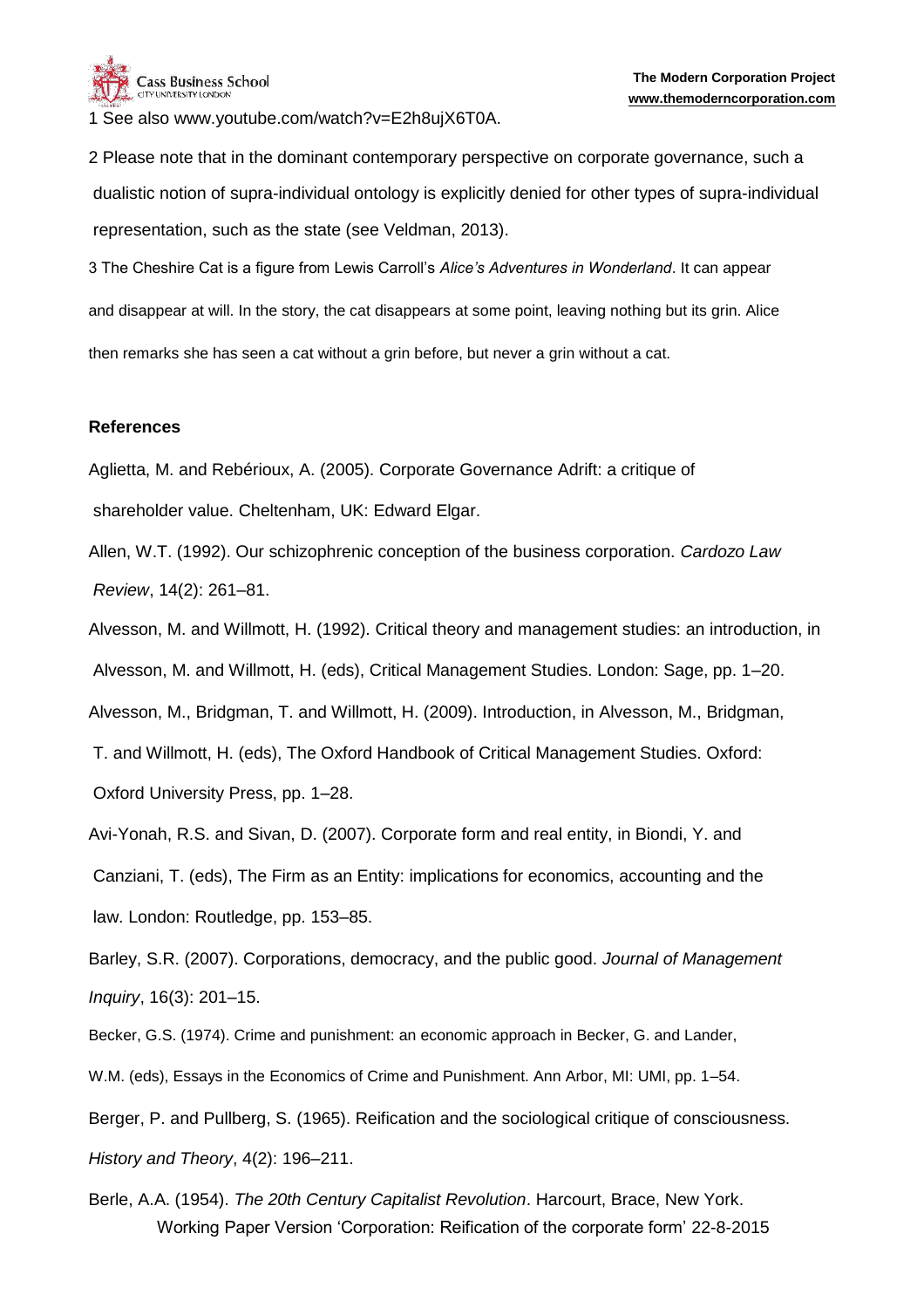

#### **The Modern Corporation Project**

**www.themoderncorporation.com** Berle, A.A. and Means, G.C. (2007[1932]). *The Modern Corporation and Private Property* (revised edn). Ne w Brunswick, NJ; London: Transaction Publishers.

Bowman, S.R. (1996). The Modern Corporation and American Political Thought: law, power, and ideology. Pennsylvania: Pennsylvania State University Press.

Bratton Jr, W.W. (1989). Nexus of contracts corporation: a critical appraisal. Cornell Law Review, 74: 407– 65.

Buxbaum, R.M. (1984). Corporate legitimacy, economic theory, and legal doctrine. *Ohio State Law Journal*, 45: 515–43.

Clarkson, C.M.V. (1996). Kicking corporate bodies and damning their souls. *The Modern Law Review*, 59(4): 557–72.

Daily, C.M., Dalton, D.R. and Cannella, A.A. (2003). Corporate governance: decades of dialogue and data. Academy of Management Review, 28(3): 371–82.

Dan-Cohen, M. (1986). *Rights, Persons, and Organizations*. Berkeley, CA: University of California *Press.*

Dewey, J. (1926). The historic background of corporate legal personality. *Yale Law Journal*, 35(6):

655–73. Djelic, M. (2013). When limited liability was (still) an issue: mobilization and politics of signification in 19th-century England. *Organization Studies*, 34(5–6): 595–621.

Elster, J. (2007). *Explaining Social Behavior: more nuts and bolts for the social sciences*.

Cambridge: Cambri dge *University Press.*

Fisse, B. and Braithwaite, J. (1993). *Corporations, Crime, and Accountability*. Cambridge: Cambridge *University Press.*

Foucault, M. (2008[1979]). *The Birth of Biopolitics: lectures at the College De* 

*France, 1978– 1979*. New York: Picador.

French, P.A. (1984). *Collective and Corporate Responsibility*. New York; Guildford: Columbia University Press.

Freund, E. (1897). *The Legal Nature of Corporations*. Columbia: Columbia University Press. Friedman, M. (1970). The social responsibility of business is to increase its profits. *New York Times Magazine* , 13(1970): 32–3.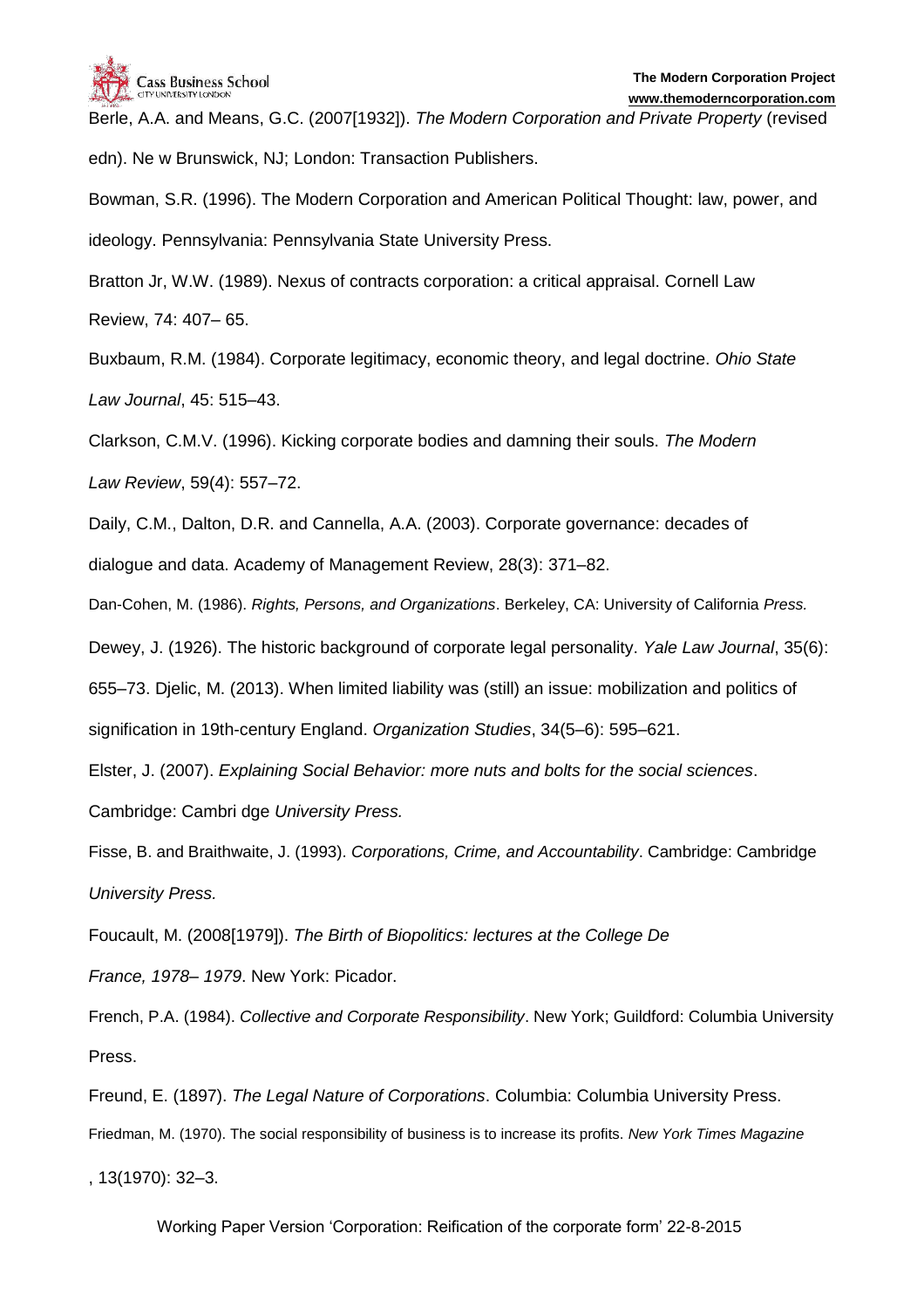

#### **The Modern Corporation Project**

**www.themoderncorporation.com**

Gamble, A., Kelly, G. and Parkinson, J. (2000). Introduction: the political economy of the company in Parkinson, J.E., Gamble, A. and Kelly, G. (eds), *The Political Economy of the Company*. Oxford: Hart Publishing, pp. 1–20. Ghoshal, S. (2005). Bad management theories are destroying good management practices. *Academy of* Management Learning and Education, 4(1): 75–91. Guinnane, T., Harris, R., Lamoreaux, N.R. and Rosenthal, J.L. (2007). Putting the corporation in its place. Enterprise and Society, 8(3): 687–729. Hallis, F. (1978). *Corporate Personality: a study in jurisprudence*. Aalen: Scientia Verlag. Handlin, O. and Handlin, M.F. (1945). Origins of the American business corporation. *The Journal of Economi c* History, 5(1): 1–23. Harris, R. (2006). The transplantation of the legal discourse on corporate personality theories: from German codification to British political pluralism and American big business. Washington and Lee Law Review, 63: 1421–78. Hessen, R. (1979): *In defense of the Corporation*. Stanford, CA: Hoover Institution Press. Hodgson, G.M. (2007). Meanings of methodological individualism. *Journal of Economic Methodology*, 14(2) ; 211–26. Horwitz, M.J. (1985). Santa Clara revisited: the development of corporate theory. *West Virginia Law Review*, 88: 173–224. Ireland, P. (2003). Property and contract in contemporary corporate theory. *Legal Studies*, 23(3): 453–509. Ireland, P. (1999). company law and the myth of shareholder ownership. *Modern Law Review*, 62(1): 32–57. Ireland, P. (2010). Limited liability, shareholder rights and the problem of corporate irresponsibility. Cambridge Journal of Economics,34(5): 837–56. Jensen, M.C. (1983). Organization theory and methodology. *The Accounting Review*, 58(2):

319–39. Jensen, M.C. and Meckling, W.H. (1976). Theory of the firm: managerial behavior,

agency costs and ownership structure. *Journal of Financial Economics*, 3(4): 305–60.

Jensen, M. and Meckling, W. (1983). Reflections on the corporation as a social invention. *Midland Corporate Finance Journal*, 1: 6–15.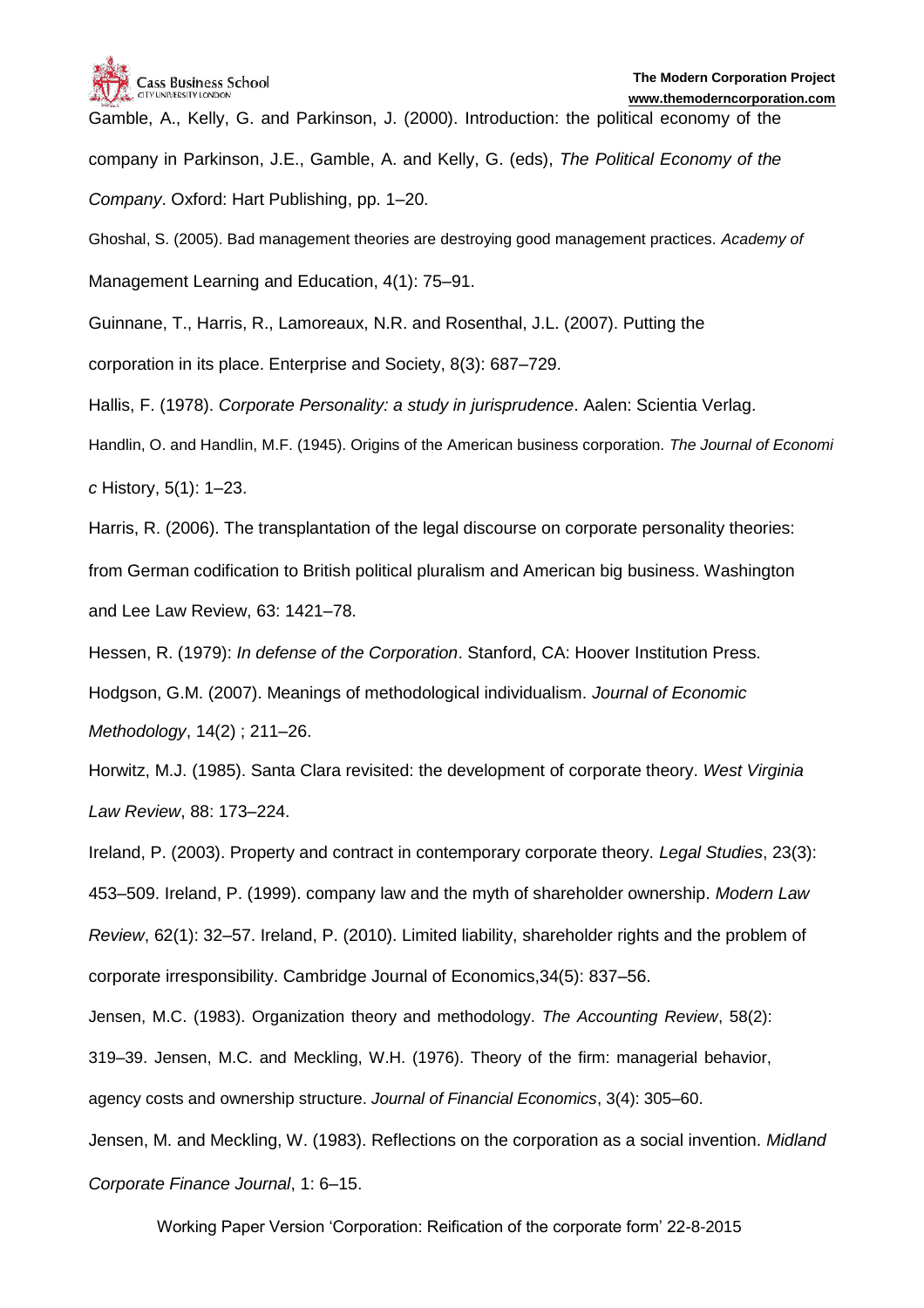

Jensen, M.C. and Meckling, W.H. (1994). The nature of man. *Journal of Applied Corporate Finance*, 7(2): 4– 19.

Laufer, W.S. (2006). *Corporate Bodies and Guilty Minds: the failure of corporate criminal liability*. Chicago, IL: *University of Chicago Press.*

Law Reform Commission (Ireland) (2002). *Consultation paper on corporate killing*, Law Reform Commissio n, *Dublin.*

Lederman, E. (2000). Models for imposing corporate criminal liability: from adaptation and imitation toward aggregation and the search for self-identity. *Buffalo Criminal Law Review*, 4(1): 641–708.

Maitland, F.W. (2003). *State, Trust and Corporation*. Cambridge: Cambridge University Press.

McLean, J. (2004). Transnational corporation in history: lessons for today. *Indiana Law Journal*, 79(2): 363-7 7.

Nace, T. (2003). *Gangs of America*. San Francisco, CA: Berrett-Koehler.

Naffine, N. (2003). Who are law's persons? From Cheshire Cats to responsible subjects. *The Modern Law Review*, 66(3): 346–67.

Osborne, E. (2007). *The Rise of the Anticorporate Movement: corporations and the people who hate them*. We stport, *CT: Praeger Publishers.*

Perrow, C. (1986). Economic theories of organization. *Theory and Society*, 15(1): 11–45.

Perrow, C. (2002). *Organizing America: wealth, power, and the origins of corporate capitalism*.

Princeton, NJ : *Princeton University Press.*

Piketty, T. (2014). *Capital in the Twenty-first Century*. Cambridge, MA: Harvard University Press.

Post, G. (1934). Parisian masters as a corporation, 1200–1246. *Speculum*, 9(4): 421–45.

Robé, J.P. (1997). Multinational enterprises: the constitution of a pluralistic legal order, in Teubner,

G. (ed.), *Global Law Without a State*. Aldershot, UK: Dartmouth Publishing, pp. 45–78.

Schrader, D.E. (1993). *The Corporation as Anomaly*. Cambridge: Cambridge University Press.

Scruton, R. and Finnis, J. (1989). Corporate persons. *Proceedings of the Aristotelian Society,* 

*Supplementary Volumes*, 63: 239–74.